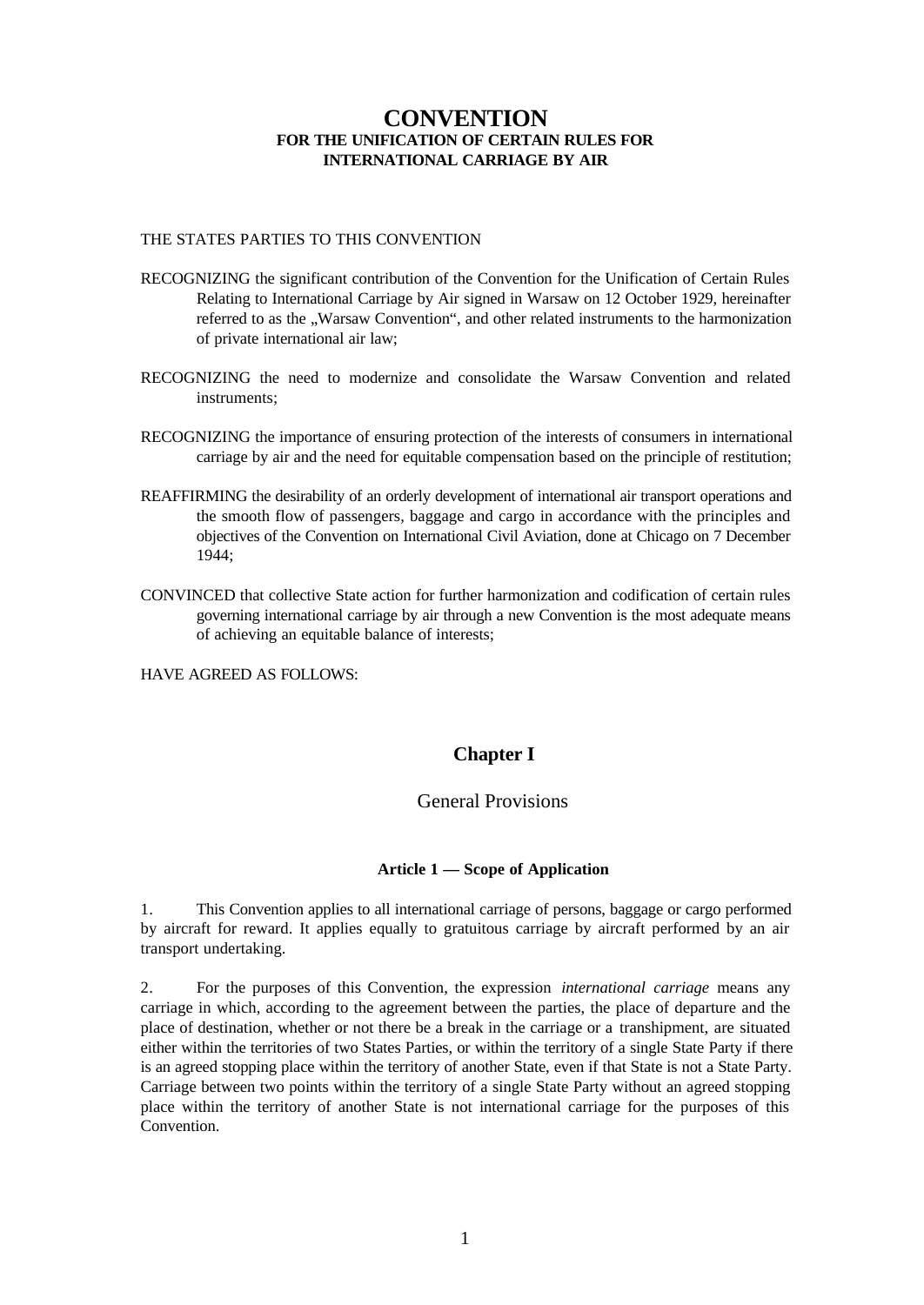3. Carriage to be performed by several successive carriers is deemed, for the purposes of this Convention, to be one undivided carriage if it has been regarded by the parties as a single operation, whether it had been agreed upon under the form of a single contract or of a series of contracts, and it does not lose its international character merely because one contract or a series of contracts is to be performed entirely within the territory of the same State.

4. This Convention applies also to carriage as set out in Chapter V, subject to the terms contained therein.

## **Article 2 — Carriage Performed by State and Carriage of Postal Items**

1. This Convention applies to carriage performed by the State or by legally constituted public bodies provided it falls within the conditions laid down in Article 1.

2. In the carriage of postal items, the carrier shall be liable only to the relevant postal administration in accordance with the rules applicable to the relationship between the carriers and the postal administrations.

3. Except as provided in paragraph 2 of this Article, the provisions of this Convention shall not apply to the carriage of postal items.

# **Chapter II**

# Documentation and Duties of the Parties Relating to the Carriage of Passengers, Baggage and Cargo

#### **Article 3 — Passengers and Baggage**

1. In respect of carriage of passengers, an individual or collective document of carriage shall be delivered containing:

- (a) an indication of the places of departure and destination;
- (b) if the places of departure and destination are within the territory of a single State Party, one or more agreed stopping places being within the territory of another State, an indication of at least one such stopping place.

2. Any other means which preserves the information indicated in paragraph 1 may be substituted for the delivery of the document referred to in that paragraph. If any such other means is used, the carrier shall offer to deliver to the passenger a written statement of the information so preserved.

3. The carrier shall deliver to the passenger a baggage identification tag for each piece of checked baggage.

4. The passenger shall be given written notice to the effect that where this Convention is applicable it governs and may limit the liability of carriers in respect of death or injury and for destruction or loss of, or damage to, baggage, and for delay.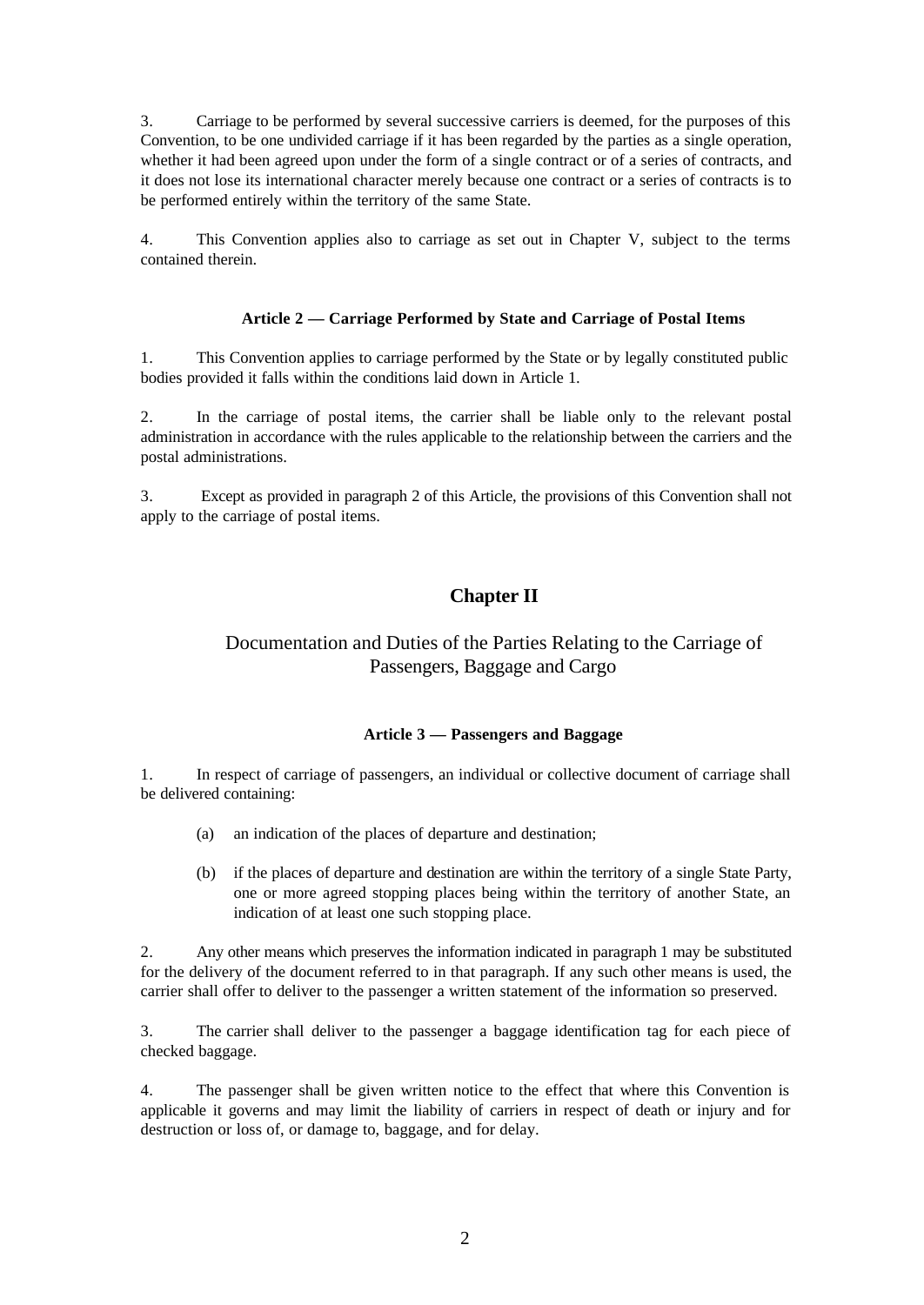5. Non-compliance with the provisions of the foregoing paragraphs shall not affect the existence or the validity of the contract of carriage, which shall, nonetheless, be subject to the rules of this Convention including those relating to limitation of liability.

# **Article 4 — Cargo**

1. In respect of the carriage of cargo, an air waybill shall be delivered.

2. Any other means which preserves a record of the carriage to be performed may be substituted for the delivery of an air waybill. If such other means are used, the carrier shall, if so requested by the consignor, deliver to the consignor a cargo receipt permitting identification of the consignment and access to the information contained in the record preserved by such other means.

# **Article 5 — Contents of Air Waybill or Cargo Receipt**

The air waybill or the cargo receipt shall include:

- (a) an indication of the places of departure and destination;
- (b) if the places of departure and destination are within the territory of a single State Party, one or more agreed stopping places being within the territory of another State, an indication of at least one such stopping place; and
- (c) an indication of the weight of the consignment.

# **Article 6 — Document Relating to the Nature of the Cargo**

The consignor may be required, if necessary to meet the formalities of customs, police and similar public authorities, to deliver a document indicating the nature of the cargo. This provision creates for the carrier no duty, obligation or liability resulting therefrom.

# **Article 7 — Description of Air Waybill**

1. The air waybill shall be made out by the consignor in three original parts.

2. The first part shall be marked "for the carrier"; it shall be signed by the consignor. The second part shall be marked . for the consignee"; it shall be signed by the consignor and by the carrier. The third part shall be signed by the carrier who shall hand it to the consignor after the cargo has been accepted.

3. The signature of the carrier and that of the consignor may be printed or stamped.

4. If, at the request of the consignor, the carrier makes out the air waybill, the carrier shall be deemed, subject to proof to the contrary, to have done so on behalf of the consignor.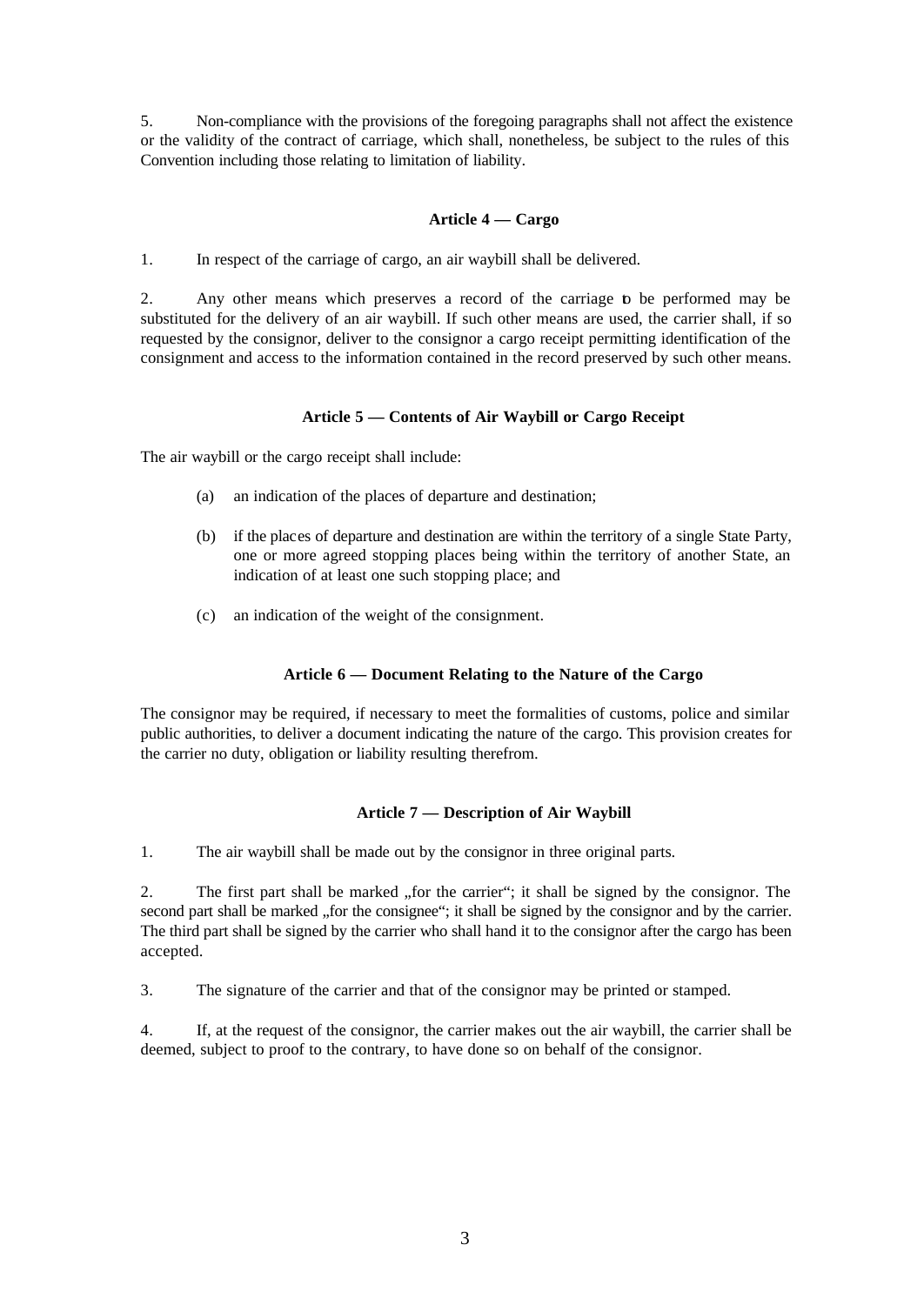#### **Article 8 — Documentation for Multiple Packages**

When there is more than one package:

- (a) the carrier of cargo has the right to require the consignor to make out separate air waybills;
- (b) the consignor has the right to require the carrier to deliver separate cargo receipts when the other means referred to in paragraph 2 of Article 4 are used.

## **Article 9 — Non-compliance with Documentary Requirements**

Non-compliance with the provisions of Articles 4 to 8 shall not affect the existence or the validity of the contract of carriage, which shall, nonetheless, be subject to the rules of this Convention including those relating to limitation of liability.

## **Article 10 — Responsibility for Particulars of Documentation**

1. The consignor is responsible for the correctness of the particulars and statements relating to the cargo inserted by it or on its behalf in the air waybill or furnished by it or on its behalf to the carrier for insertion in the cargo receipt or for insertion in the record preserved by the other means referred to in paragraph 2 of Article 4. The foregoing shall also apply where the person acting on behalf of the consignor is also the agent of the carrier.

2. The consignor shall indemnify the carrier against all damage suffered by it, or by any other person to whom the carrier is liable, by reason of the irregularity, incorrectness or incompleteness of the particulars and statements furnished by the consignor or on its behalf.

3. Subject to the provisions of paragraphs 1 and 2 of this Article, the carrier shall indemnify the consignor against all damage suffered by it, or by any other person to whom the consignor is liable, by reason of the irregularity, incorrectness or incompleteness of the particulars and statements inserted by the carrier or on its behalf in the cargo receipt or in the record preserved by the other means referred to in paragraph 2 of Article 4.

# **Article 11 — Evidentiary Value of Documentation**

1. The air waybill or the cargo receipt is *prima facie* evidence of the conclusion of the contract, of the acceptance of the cargo and of the conditions of carriage mentioned therein.

2. Any statements in the air waybill or the cargo receipt relating to the weight, dimensions and packing of the cargo, as well as those relating to the number of packages, are *prima facie* evidence of the facts stated; those relating to the quantity, volume and condition of the cargo do not constitute evidence against the carrier except so far as they both have been, and are stated in the air waybill or the cargo receipt to have been, checked by it in the presence of the consignor, or relate to the apparent condition of the cargo.

#### **Article 12 — Right of Disposition of Cargo**

1. Subject to its liability to carry out all its obligations under the contract of carriage, the consignor has the right to dispose of the cargo by withdrawing it at the airport of departure or destination, or by stopping it in the course of the journey on any landing, or by calling for it to be delivered at the place of destination or in the course of the journey to a person other than the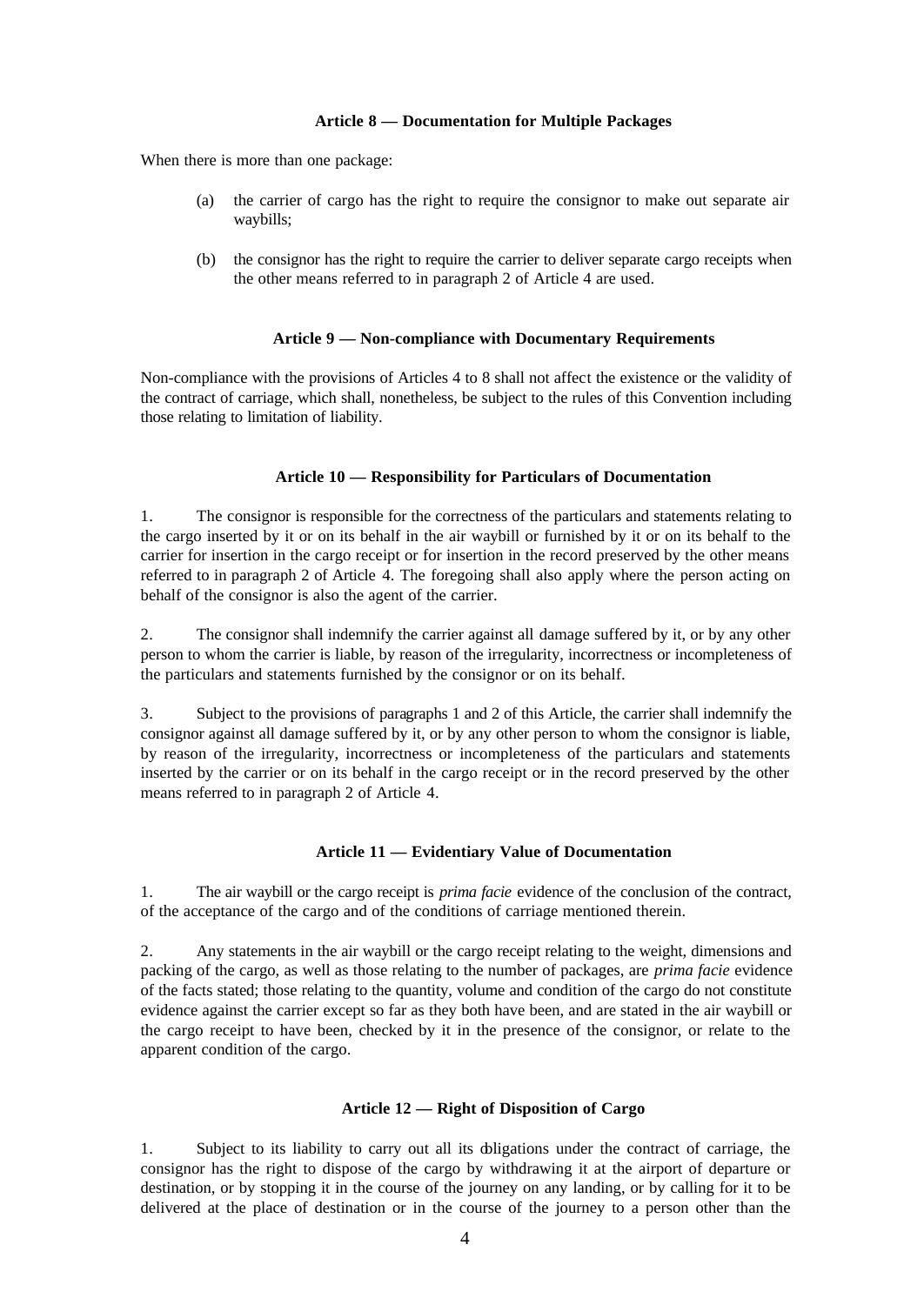consignee originally designated, or by requiring it to be returned to the airport of departure. The consignor must not exercise this right of disposition in such a way as to prejudice the carrier or other consignors and must reimburse any expenses occasioned by the exercise of this right.

2. If it is impossible to carry out the instructions of the consignor, the carrier must so inform the consignor forthwith.

3. If the carrier carries out the instructions of the consignor for the disposition of the cargo without requiring the production of the part of the air waybill or the cargo receipt delivered to the latter, the carrier will be liable, without prejudice to its right of recovery from the consignor, for any damage which may be caused thereby to any person who is lawfully in possession of that part of the air waybill or the cargo receipt.

4. The right conferred on the consignor ceases at the moment when that of the consignee begins in accordance with Article 13. Nevertheless, if the consignee declines to accept the cargo, or cannot be communicated with, the consignor resumes its right of disposition.

#### **Article 13 — Delivery of the Cargo**

1. Except when the consignor has exercised its right under Article 12, the consignee is entitled, on arrival of the cargo at the place of destination, to require the carrier to deliver the cargo to it, on payment of the charges due and on complying with the conditions of carriage.

2. Unless it is otherwise agreed, it is the duty of the carrier to give notice to the consignee as soon as the cargo arrives.

3. If the carrier admits the loss of the cargo, or if the cargo has not arrived at the expiration of seven days after the date on which it ought to have arrived, the consignee is entitled to enforce against the carrier the rights which flow from the contract of carriage.

# **Article 14 — Enforcement of the Rights of Consignor and Consignee**

The consignor and the consignee can respectively enforce all the rights given to them by Articles 12 and 13, each in its own name, whether it is acting in its own interest or in the interest of another, provided that it carries out the obligations imposed by the contract of carriage.

#### **Article 15 — Relations of Consignor and Consignee or Mutual Relations of Third Parties**

1. Articles 12, 13 and 14 do not affect either the relations of the consignor and the consignee with each other or the mutual relations of third parties whose rights are derived either from the consignor or from the consignee.

2. The provisions of Articles 12, 13 and 14 can only be varied by express provision in the air waybill or the cargo receipt.

## **Article 16 — Formalities of Customs, Police or Other Public Authorities**

1. The consignor must furnish such information and such documents as are necessary to meet the formalities of customs, police and any other public authorities before the cargo can be delivered to the consignee. The consignor is liable to the carrier for any damage occasioned by the absence,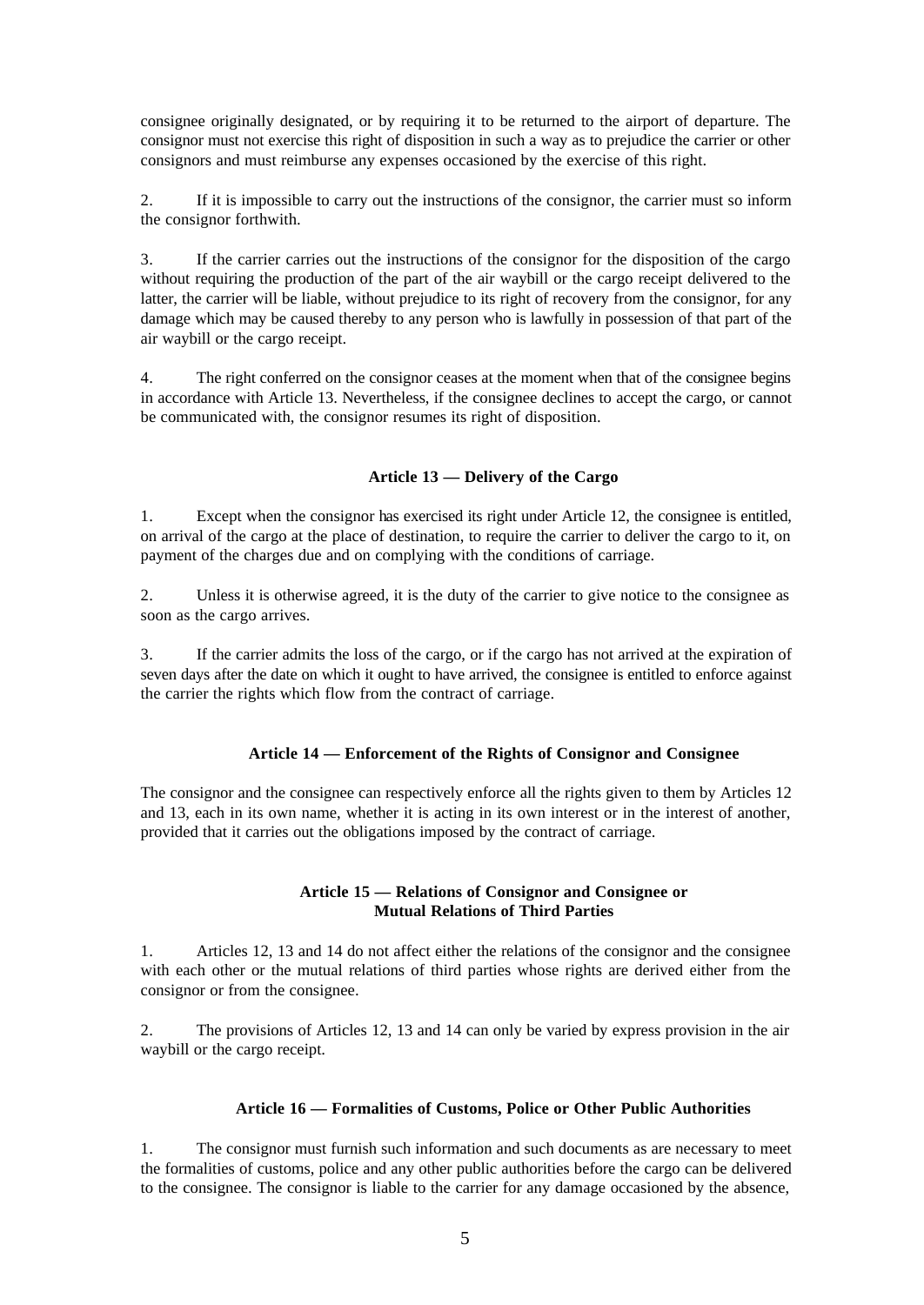insufficiency or irregularity of any such information or documents, unless the damage is due to the fault of the carrier, its servants or agents.

2. The carrier is under no obligation to enquire into the correctness or suffic iency of such information or documents.

# **Chapter III**

# Liability of the Carrier and Extent of Compensation for Damage

## **Article 17 — Death and Injury of Passengers — Damage to Baggage**

1. The carrier is liable for damage sustained in case of death or bodily injury of a passenger upon condition only that the accident which caused the death or injury took place on board the aircraft or in the course of any of the operations of embarking or disembarking.

2. The carrier is liable for damage sustained in case of destruction or loss of, or of damage to, checked baggage upon condition only that the event which caused the destruction, loss or damage took place on board the aircraft or during any period within which the checked baggage was in the charge of the carrier. However, the carrier is not liable if and to the extent that the damage resulted from the inherent defect, quality or vice of the baggage. In the case of unchecked baggage, including personal items, the carrier is liable if the damage resulted from its fault or that of its servants or agents.

3. If the carrier admits the loss of the checked baggage, or if the checked baggage has not arrived at the expiration of twenty-one days after the date on which it ought to have arrived, the passenger is entitled to enforce against the carrier the rights which flow from the contract of carriage.

4. Unless otherwise specified, in this Convention the term "baggage" means both checked baggage and unchecked baggage.

## **Article 18 — Damage to Cargo**

1. The carrier is liable for damage sustained in the event of the destruction or loss of, or damage to, cargo upon condition only that the event which caused the damage so sustained took place during the carriage by air.

- 2. However, the carrier is not liable if and to the extent it proves that the destruction, or loss of, or damage to, the cargo resulted from one or more of the following:
	- (a) inherent defect, quality or vice of that cargo;
	- (b) defective packing of that cargo performed by a person other than the carrier  $\alpha$  its servants or agents;
	- (c) an act of war or an armed conflict;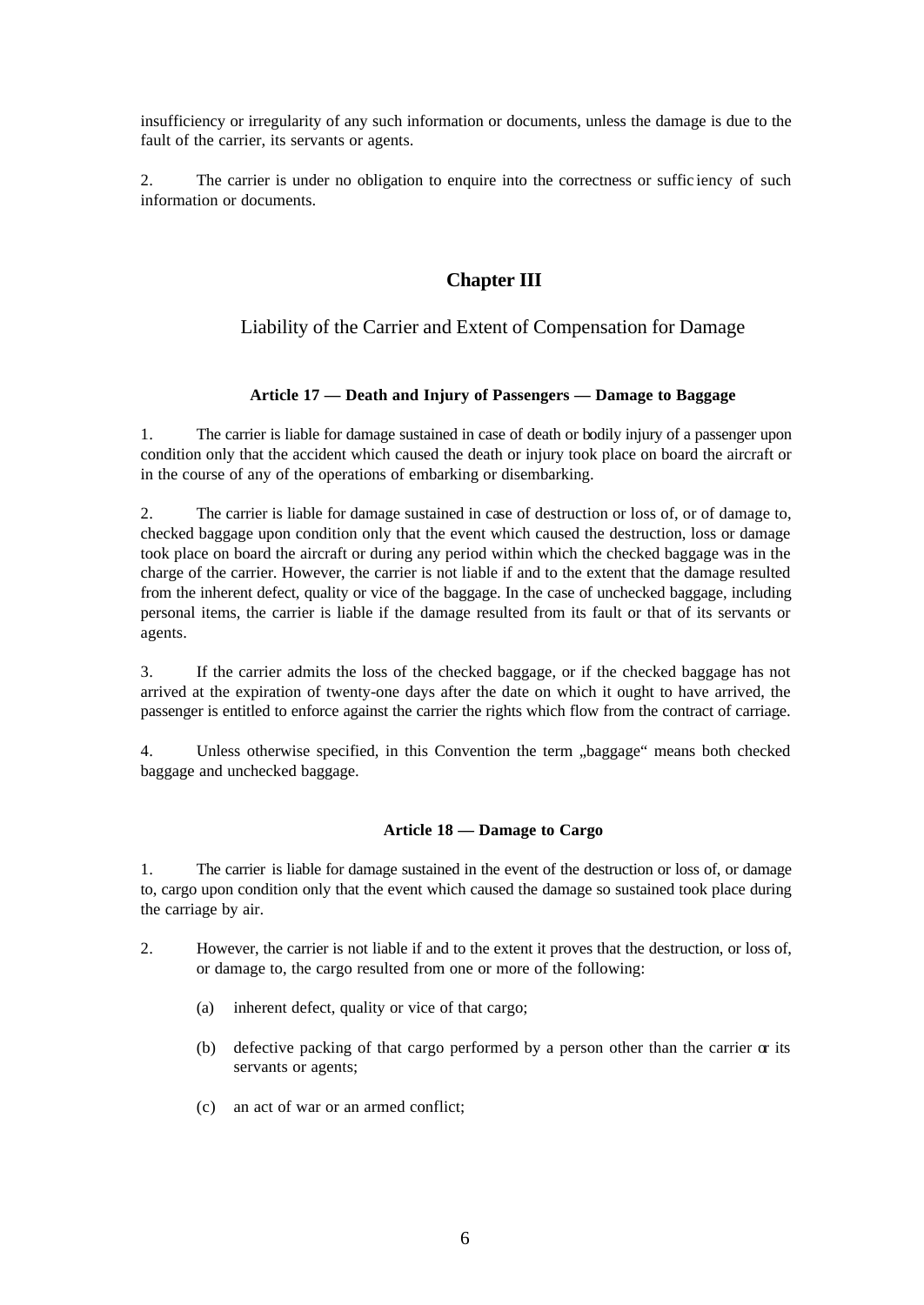(d) an act of public authority carried out in connection with the entry, exit or transit of the cargo.

3. The carriage by air within the meaning of paragraph 1 of this Article comprises the period during which the cargo is in the charge of the carrier.

4. The period of the carriage by air does not extend to any carriage by land, by sea or by inland waterway performed outside an airport. If, however, such carriage takes place in the performance of a contract for carriage by air, for the purpose of loading, delivery or transshipment, any damage is presumed, subject to proof to the contrary, to have been the result of an event which took place during the carriage by air. If a carrier, without the consent of the consignor, substitutes carriage by another mode of transport for the whole or part of a carriage intended by the agreement between the parties to be carriage by air, such carriage by another mode of transport is deemed to be within the period of carriage by air.

#### **Article 19 — Delay**

The carrier is liable for damage occasioned by delay in the carriage by air of passengers, baggage or cargo. Nevertheless, the carrier shall not be liable for damage occasioned by delay if it proves that it and its servants and agents took all measures that could reasonably be required to avoid the damage or that it was impossible for it or them to take such measures.

## **Article 20 — Exoneration**

If the carrier proves that the damage was caused or contributed to by the negligence or other wrongful act or omission of the person claiming compensation, or the person from whom he or she derives his or her rights, the carrier shall be wholly or partly exonerated from its liability to the claimant to the extent that such negligence or wrongful act or omission caused or contributed to the damage. When by reason of death or injury of a passenger compensation is claimed by a person other than the passenger, the carrier shall likewise be wholly or partly exonerated from its liability to the extent that it proves that the damage was caused or contributed to by the negligence or other wrongful act or omission of that passenger. This Article applies to all the liability provisions in this Convention, including paragraph 1 of Article 21.

#### **Article 21 — Compensation in Case of Death or Injury of Passengers**

1. For damages arising under paragraph 1 of Article 17 not exceeding 100 000 Special Drawing Rights for each passenger, the carrier shall not be able to exclude or limit its liability.

2. The carrier shall not be liable for damages arising under paragraph 1 of Article 17 to the extent that they exceed for each passenger 100 000 Special Drawing Rights if the carrier proves that:

- (a) such damage was not due to the negligence or other wrongful act or omission of the carrier or its servants or agents; or
- (b) such damage was solely due to the negligence or other wrongful act or omission of a third party.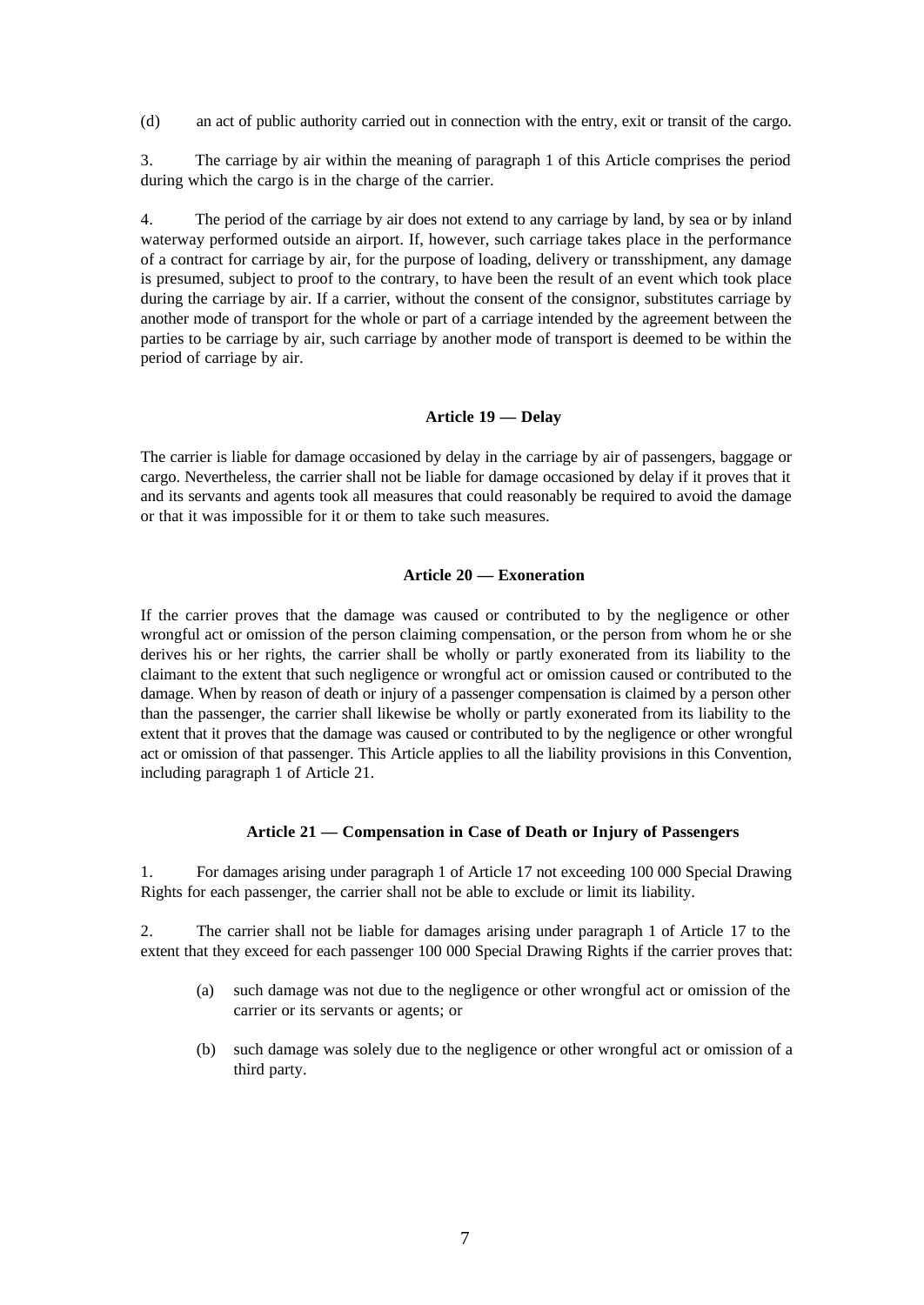# **Article 22 — Limits of Liability in Relation to Delay, Baggage and Cargo**

1. In the case of damage caused by delay as specified in Article 19 in the carriage of persons, the liability of the carrier for each passenger is limited to 4 150 Special Drawing Rights.

2. In the carriage of baggage, the liability of the carrier in the case of destruction, loss, damage or delay is limited to 1 000 Special Drawing Rights for each passenger unless the passenger has made, at the time when the checked baggage was handed over to the carrier, a special declaration of interest in delivery at destination and has paid a supplementary sum if the case so requires. In that case the carrier will be liable to pay a sum not exceeding the declared sum, unless it proves that the sum is greater than the passenger's actual interest in delivery at destination.

3. In the carriage of cargo, the liability of the carrier in the case of destruction, loss, damage or delay is limited to a sum of 17 Special Drawing Rights per kilogramme, unless the consignor has made, at the time when the package was handed over to the carrier, a special declaration of interest in delivery at destination and has paid a supplementary sum if the case so requires. In that case the carrier will be liable to pay a sum not exceeding the declared sum, unless it proves that the sum is greater than the consignor's actual interest in delivery at destination.

4. In the case of destruction, loss, damage or delay of part of the cargo, or of any object contained therein, the weight to be taken into consideration in determining the amount to which the carrier's liability is limited shall be only the total weight of the package or packages concerned. Nevertheless, when the destruction, loss, damage or delay of a part of the cargo, or of an object contained therein, affects the value of other packages covered by the same air waybill, or the same receipt or, if they were not issued, by the same record preserved by the other means referred to in paragraph 2 of Article 4, the total weight of such package or packages shall also be taken into consideration in determining the limit of liability.

5. The foregoing provisions of paragraphs 1 and 2 of this Article shall not apply if it is proved that the damage resulted from an act or omission of the carrier, its servants or agents, done with intent to cause damage or recklessly and with knowledge that damage would probably result; provided that, in the case of such act or omission of a servant or agent, it is also proved that such servant or agent was acting within the scope of its employment.

6. The limits prescribed in Article 21 and in this Article shall not prevent the court from awarding, in accordance with its own law, in addition, the whole or part of the court costs and of the other expenses of the litigation incurred by the plaintiff, including interest. The foregoing provision shall not apply if the amount of the damages awarded, excluding court costs and other expenses of the litigation, does not exceed the sum which the carrier has offered in writing to the plaintiff within a period of six months from the date of the occurrence causing the damage, or before the commencement of the action, if that is later.

# **Article 23 — Conversion of Monetary Units**

1. The sums mentioned in terms of Special Drawing Right in this Convention shall be deemed to refer to the Special Drawing Right as defined by the International Monetary Fund. Conversion of the sums into national currencies shall, in case of judicial proceedings, be made according to the value of such currencies in terms of the Special Drawing Right at the date of the judgement. The value of a national currency, in terms of the Special Drawing Right, of a State Party which is a Member of the International Monetary Fund, shall be calculated in accordance with the method of valuation applied by the International Monetary Fund, in effect at the date of the judgement, for its operations and transactions. The value of a national currency, in terms of the Special Drawing Right, of a State Party which is not a Member of the International Monetary Fund, shall be calculated in a manner determined by that State.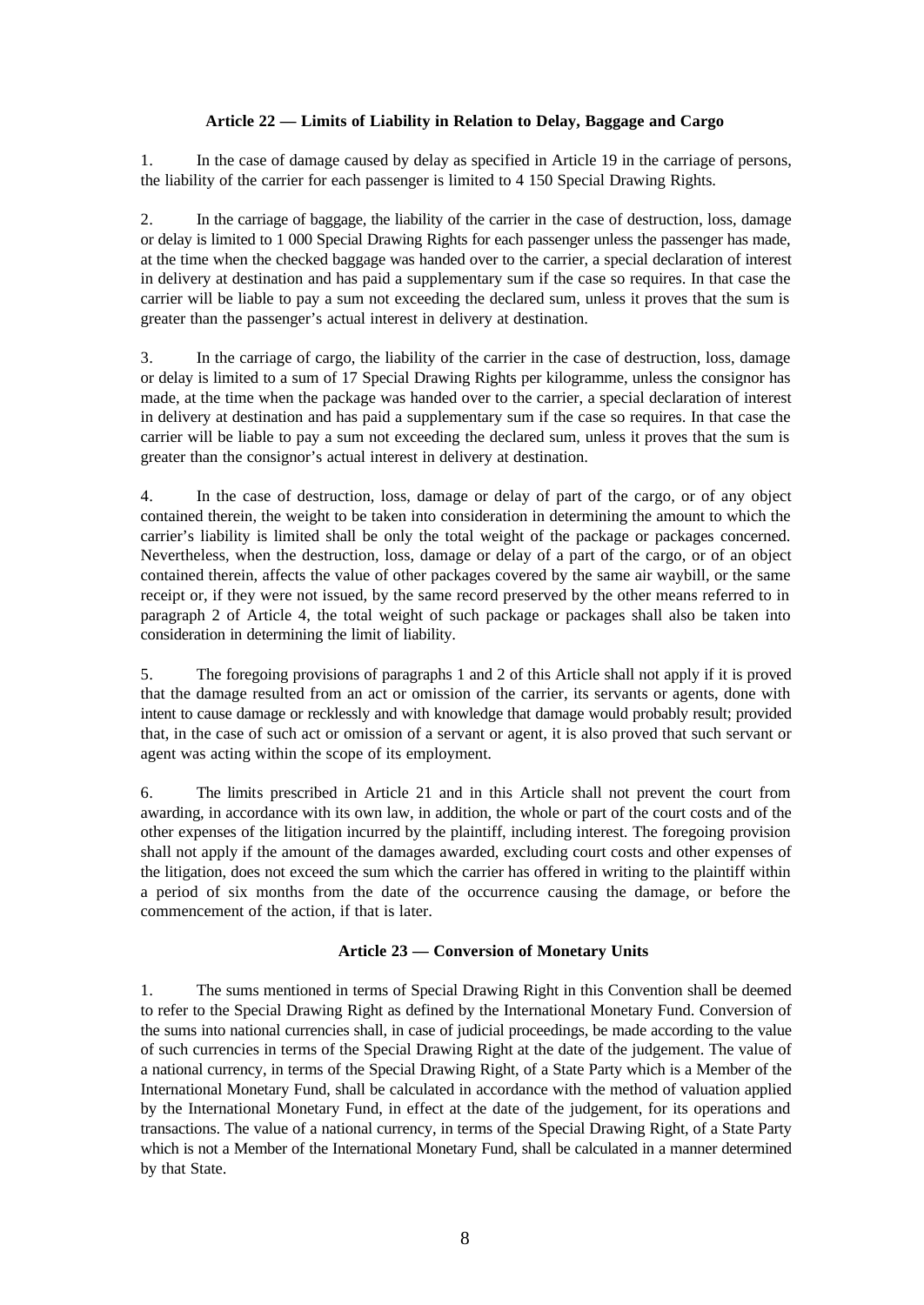2. Nevertheless, those States which are not Members of the International Monetary Fund and whose law does not permit the application of the provisions of paragraph 1 of this Article may, at the time of ratification or accession or at any time thereafter, declare that the limit of liability of the carrier prescribed in Article 21 is fixed at a sum of 1 500 000 monetary units per passenger in judicial proceedings in their territories; 62 500 monetary units per passenger with respect to paragraph 1 of Article 22; 15 000 monetary units per passenger with respect to paragraph 2 of Article 22; and 250 monetary units per kilogramme with respect to paragraph 3 of Article 22. This monetary unit corresponds to sixty-five and a half milligrammes of gold of millesimal fineness nine hundred. These sums may be converted into the national currency concerned in round figures. The conversion of these sums into national currency shall be made according to the law of the State concerned.

3. The calculation mentioned in the last sentence of paragraph 1 of this Article and the conversion method mentioned in paragraph 2 of this Article shall be made in such manner as to express in the national currency of the State Party as far as possible the same real value for the amounts in Articles 21 and 22 as would result from the application of the first three sentences of paragraph 1 of this Article. States Parties shall communicate to the depositary the manner of calculation pursuant to paragraph 1 of this Article, or the result of the conversion in paragraph 2 of this Article as the case may be, when depositing an instrument of ratification, acceptance, approval of or accession to this Convention and whenever there is a change in either.

## **Article 24 — Review of Limits**

1. Without prejudice to the provisions of Article 25 of this Convention and subject to paragraph 2 below, the limits of liability prescribed in Articles 21, 22 and 23 shall be reviewed by the Depositary at five-year intervals, the first such review to take place at the end of the fifth year following the date of entry into force of this Convention, or if the Convention does not enter into force within five years of the date it is first open for signature, within the first year of its entry into force, by reference to an inflation factor which corresponds to the accumulated rate of inflation since the previous revision or in the first instance since the date of entry into force of the Convention. The measure of the rate of inflation to be used in determining the inflation factor shall be the weighted average of the annual rates of increase or decrease in the Consumer Price Indices of the States whose currencies comprise the Special Drawing Right mentioned in paragraph 1 of Article 23.

2. If the review referred to in the preceding paragraph concludes that the inflation factor has exceeded 10 per cent, the Depositary shall notify States Parties of a revision of the limits of liability. Any such revision shall become effective six months after its notification to the States Parties. If within three months after its notification to the States Parties a majority of the States Parties register their disapproval, the revision shall not become effective and the Depositary shall refer the matter to a meeting of the States Parties. The Depositary shall immediately notify all States Parties of the coming into force of any revision.

3. Notwithstanding paragraph 1 of this Article, the procedure referred to in paragraph 2 of this Article shall be applied at any time provided that one-third of the States Parties express a desire to that effect and upon condition that the inflation factor referred to in paragraph 1 has exceeded 30 per cent since the previous revision or since the date of entry into force of this Convention if there has been no previous revision. Subsequent reviews using the procedure described in paragraph 1 of this Article will take place at five-year intervals starting at the end of the fifth year following the date of the reviews under the present paragraph.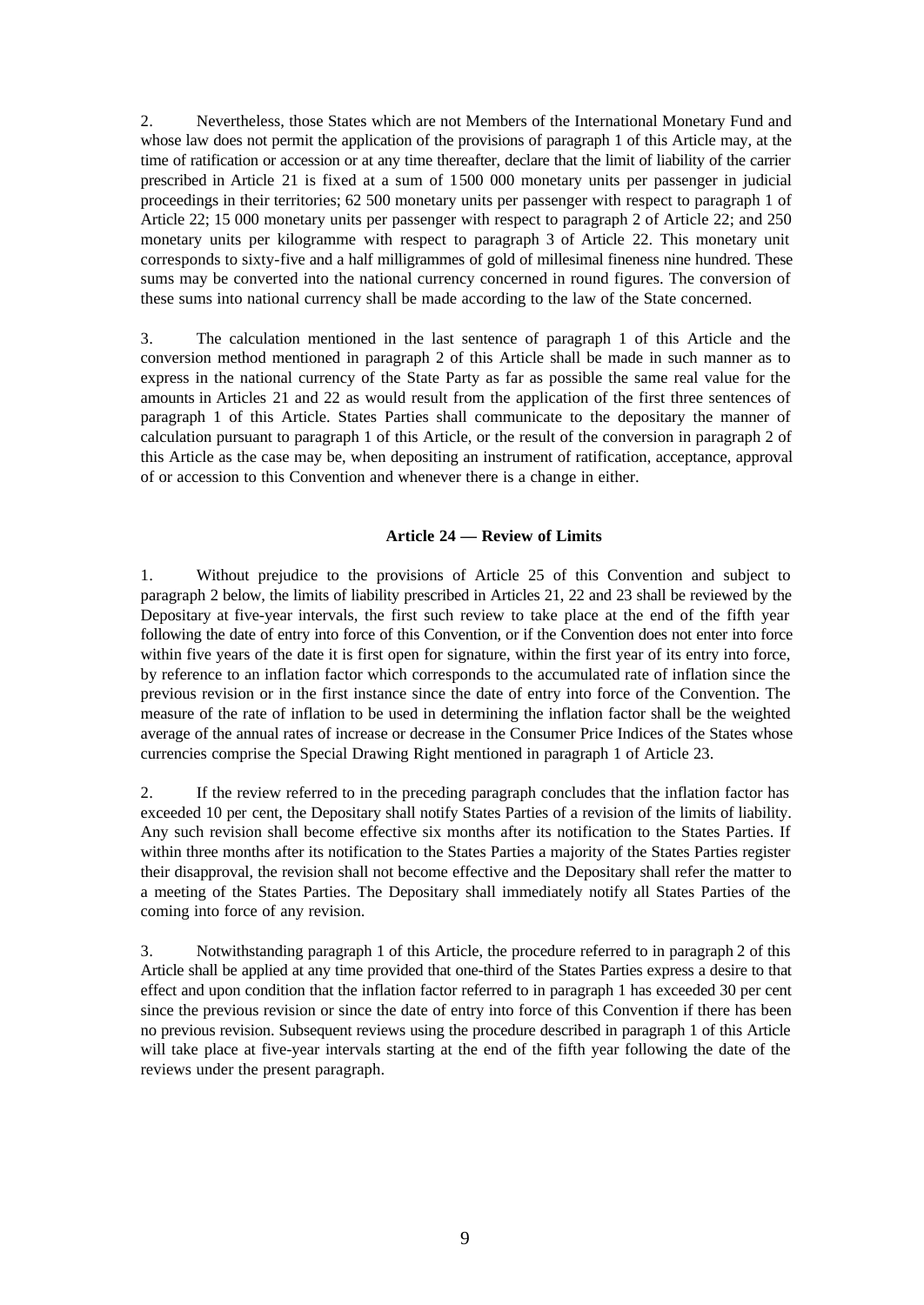#### **Article 25 — Stipulation on Limits**

A carrier may stipulate that the contract of carriage shall be subject to higher limits of liability than those provided for in this Convention or to no limits of liability whatsoever.

#### **Article 26 — Invalidity of Contractual Provisions**

Any provision tending to relieve the carrier of liability or to fix a lower limit than that which is laid down in this Convention shall be null and void, but the nullity of any such provision does not involve the nullity of the whole contract, which shall remain subject to the provisions of this Convention.

#### **Article 27 — Freedom to Contract**

Nothing contained in this Convention shall prevent the carrier from refusing to enter into any contract of carriage, from waiving any defences available under the Convention, or from laying down conditions which do not conflict with the provisions of this Convention.

#### **Article 28 — Advance Payments**

In the case of aircraft accidents resulting in death or injury of passengers, the carrier shall, if required by its national law, make advance payments without delay to a natural person or persons who are entitled to claim compensation in order to meet the immediate economic needs of such persons. Such advance payments shall not constitute a recognition of liability and may be offset against any amounts subsequently paid as damages by the carrier.

# **Article 29 — Basis of Claims**

In the carriage of passengers, baggage and cargo, any action for damages, however founded, whether under this Convention or in contract or in tort or otherwise, can only be brought subject to the conditions and such limits of liability as are set out in this Convention without prejudice to the question as to who are the persons who have the right to bring suit and what are their respective rights. In any such action, punitive, exemplary or any other non-compensatory damages shall not be recoverable.

# **Article 30 — Servants, Agents — Aggregation of Claims**

1. If an action is brought against a servant or agent of the carrier arising out of damage to which the Convention relates, such servant or agent, if they prove that they acted within the scope of their employment, shall be entitled to avail themselves of the conditions and limits of liability which the carrier itself is entitled to invoke under this Convention.

2. The aggregate of the amounts recoverable from the carrier, its servants and agents, in that case, shall not exceed the said limits.

3. Save in respect of the carriage of cargo, the provisions of paragraphs 1 and 2 of this Article shall not apply if it is proved that the damage resulted from an act or omission of the servant or agent done with intent to cause damage or recklessly and with knowledge that damage would probably result.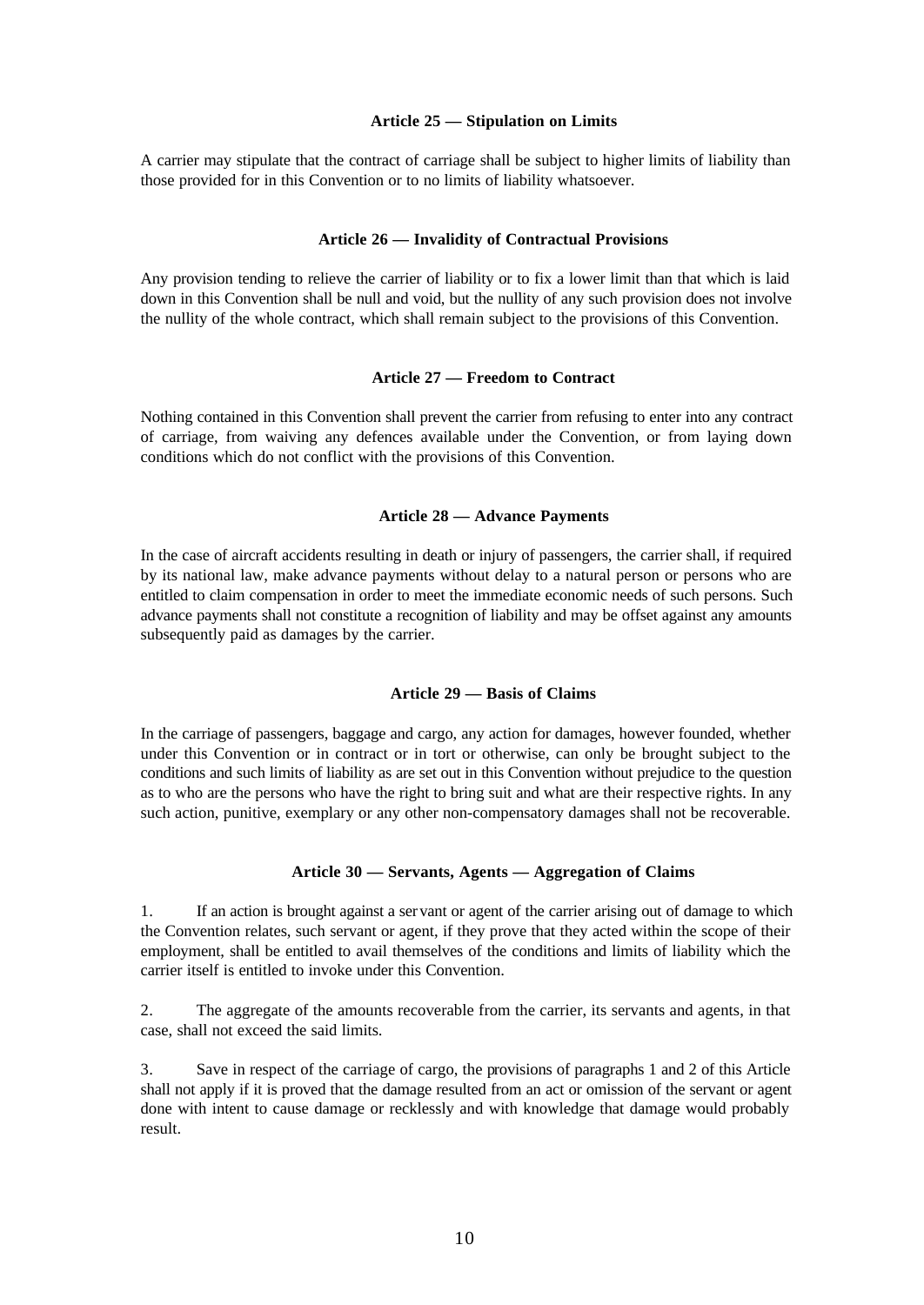# **Article 31 — Timely Notice of Complaints**

1. Receipt by the person entitled to delivery of checked baggage or cargo without complaint is *prima facie* evidence that the same has been delivered in good condition and in accordance with the document of carriage or with the record preserved by the other means referred to in paragraph 2 of Article 3 and paragraph 2 of Article 4.

2. In the case of damage, the person entitled to delivery must complain to the carrier forthwith after the discovery of the damage, and, at the latest, within seven days from the date of receipt in the case of checked baggage and fourteen days from the date of receipt in the case of cargo. In the case of delay, the complaint must be made at the latest within twenty-one days from the date on which the baggage or cargo have been placed at his or her disposal.

3. Every complaint must be made in writing and given or dispatched within the times aforesaid.

4. If no complaint is made within the times aforesaid, no action shall lie against the carrier, save in the case of fraud on its part.

# **Article 32 — Death of Person Liable**

In the case of the death of the person liable, an action for damages lies in accordance with the terms of this Convention against those legally representing his or her estate.

# **Article 33 — Jurisdiction**

1. An action for damages must be brought, at the option of the plaintiff, in the territory of one of the States Parties, either before the court of the domicile of the carrier or of its principal place of business, or where it has a place of business through which the contract has been made or before the court at the place of destination.

2. In respect of damage resulting from the death or injury of a passenger, an action may be brought before one of the courts mentioned in paragraph 1 of this Article, or in the territory of a State Party in which at the time of the accident the passenger has his or her principal and permanent residence and to or from which the carrier operates services for the carriage of passengers by air, either on its own aircraft, or on another carrier's aircraft pursuant to a commercial agreement, and in which that carrier conducts its business of carriage of passengers by air from premises leased or owned by the carrier itself or by another carrier with which it has a commercial agreement.

3. For the purposes of paragraph 2,

- (a) .commercial agreement" means an agreement, other than an agency agreement, made between carriers and relating to the provision of their joint services for carriage of passengers by air;
- (b) .principal and permanent residence" means the one fixed and permanent abode of the passenger at the time of the accident. The nationality of the passenger shall not be the determining factor in this regard.
- 4. Questions of procedure shall be governed by the law of the court seized of the case.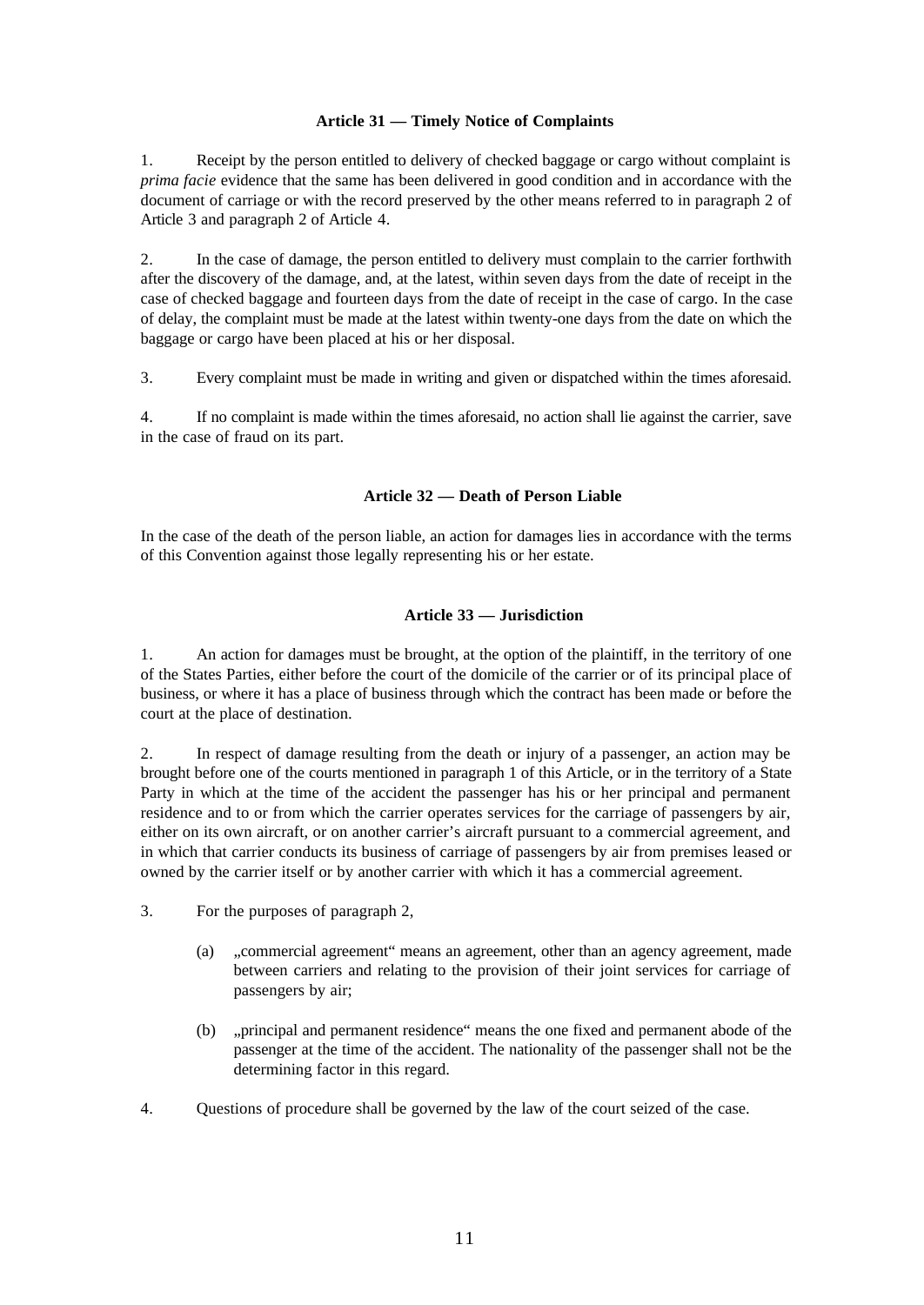# **Article 34 — Arbitration**

1. Subject to the provisions of this Article, the parties to the contract of carriage for cargo may stipulate that any dispute relating to the liability of the carrier under this Convention shall be settled by arbitration. Such agreement shall be in writing.

2. The arbitration proceedings shall, at the option of the claimant, take place within one of the jurisdictions referred to in Article 33.

3. The arbitrator or arbitration tribunal shall apply the provisions of this Convention.

4. The provisions of paragraphs 2 and 3 of this Article shall be deemed to be part of every arbitration clause or agreement, and any term of such clause or agreement which is inconsistent therewith shall be null and void.

## **Article 35 — Limitation of Actions**

1. The right to damages shall be extinguished if an action is not brought within a period of two years, reckoned from the date of arrival at the destination, or from the date on which the aircraft ought to have arrived, or from the date on which the carriage stopped.

2. The method of calculating that period shall be determined by the law of the court seised of the case.

## **Article 36 — Successive Carriage**

1. In the case of carriage to be performed by various successive carriers and falling within the definition set out in paragraph 3 of Article 1, each carrier which accepts passengers, baggage or cargo is subject to the rules set out in this Convention and is deemed to be one of the parties to the contract of carriage in so far as the contract deals with that part of the carriage which is performed under its supervision.

2. In the case of carriage of this nature, the passenger or any person entitled to compensation in respect of him or her can take action only against the carrier which performed the carriage during which the accident or the delay occurred, save in the case where, by express agreement, the first carrier has assumed liability for the whole journey.

3. As regards baggage or cargo, the passenger or consignor will have a right of action against the first carrier, and the passenger or consignee who is entitled to delivery will have a right of action against the last carrier, and further, each may take action against the carrier which performed the carriage during which the destruction, loss, damage or delay took place. These carriers will be jointly and severally liable to the passenger or to the consignor or consignee.

# **Article 37 — Right of Recourse against Third Parties**

Nothing in this Convention shall prejudice the question whether a person liable for damage in accordance with its provisions has a right of recourse against any other person.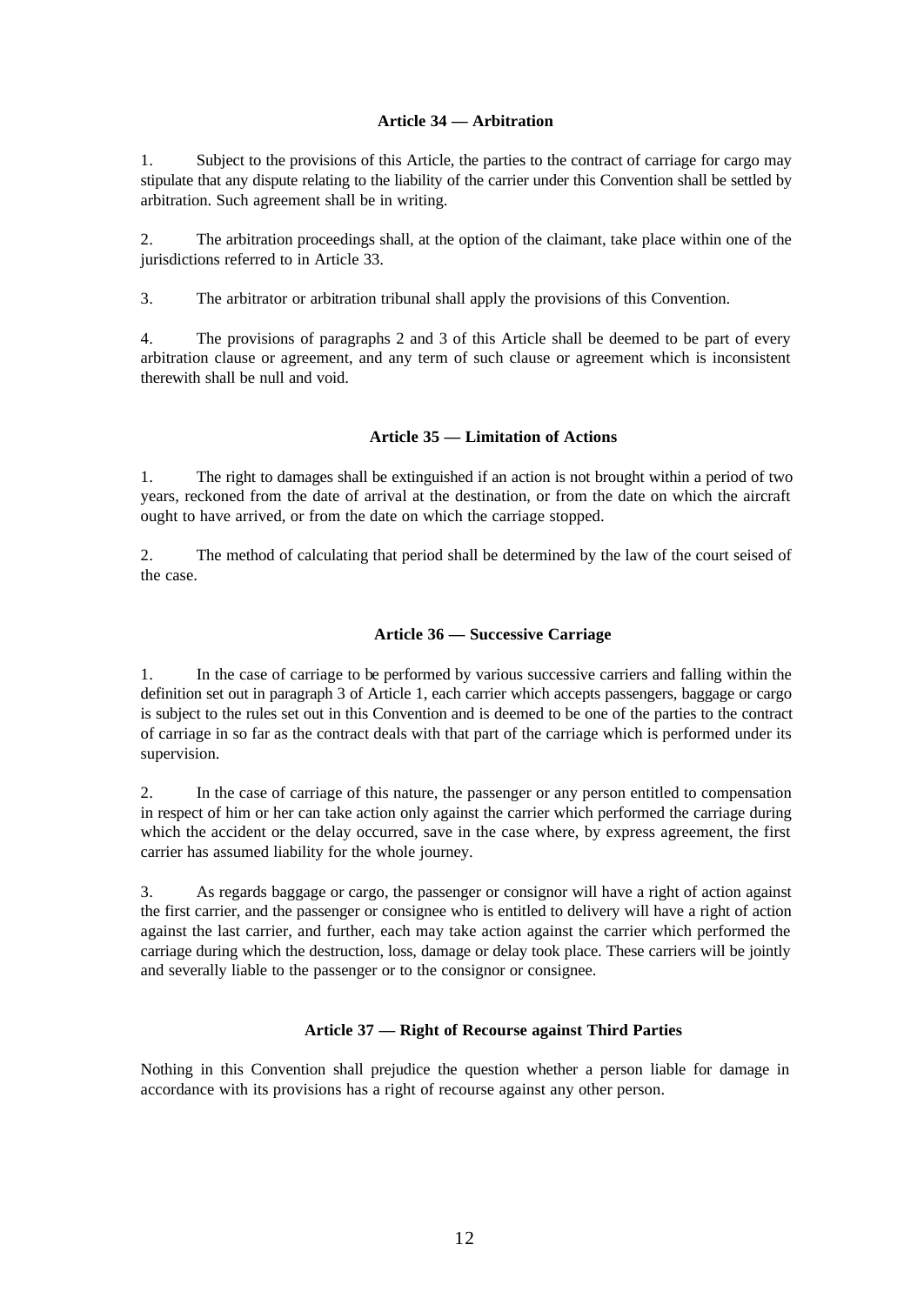# **Chapter IV**

# Combined Carriage

## **Article 38 — Combined Carriage**

1. In the case of combined carriage performed partly by air and partly by any other mode of carriage, the provisions of this Convention shall, subject to paragraph 4 of Article 18, apply only to the carriage by air, provided that the carriage by air falls within the terms of Article 1.

2. Nothing in this Convention shall prevent the parties in the case of combined carriage from inserting in the document of air carriage conditions relating to other modes of carriage, provided that the provisions of this Convention are observed as regards the carriage by air.

# **Chapter V**

# Carriage by Air Performed by a Person other than the Contracting Carrier

# **Article 39 — Contracting Carrier — Actual Carrier**

The provisions of this Chapter apply when a person (hereinafter referred to as "the contracting carrier") as a principal makes a contract of carriage governed by this Convention with a passenger or consignor or with a person acting on behalf of the passenger or consignor, and another person (hereinafter referred to as "the actual carrier") performs, by virtue of authority from the contracting carrier, the whole or part of the carriage, but is not with respect to such part a successive carrier within the meaning of this Convention. Such authority shall be presumed in the absence of proof to the contrary.

## **Article 40 — Respective Liability of Contracting and Actual Carriers**

If an actual carrier performs the whole or part of carriage which, according to the contract referred to in Article 39, is governed by this Convention, both the contracting carrier and the actual carrier shall, except as otherwise provided in this Chapter, be subject to the rules of this Convention, the former for the whole of the carriage contemplated in the contract, the latter solely for the carriage which it performs.

#### **Article 41 — Mutual Liability**

1. The acts and omissions of the actual carrier and of its servants and agents acting within the scope of their employment shall, in relation to the carriage performed by the actual carrier, be deemed to be also those of the contracting carrier.

2. The acts and omissions of the contracting carrier and of its servants and agents acting within the scope of their employment shall, in relation to the carriage performed by the actual carrier, be deemed to be also those of the actual carrier. Nevertheless, no such act or omission shall subject the actual carrier to liability exceeding the amounts referred to in Articles 21, 22, 23 and 24. Any special agreement under which the contracting carrier assumes obligations not imposed by this Convention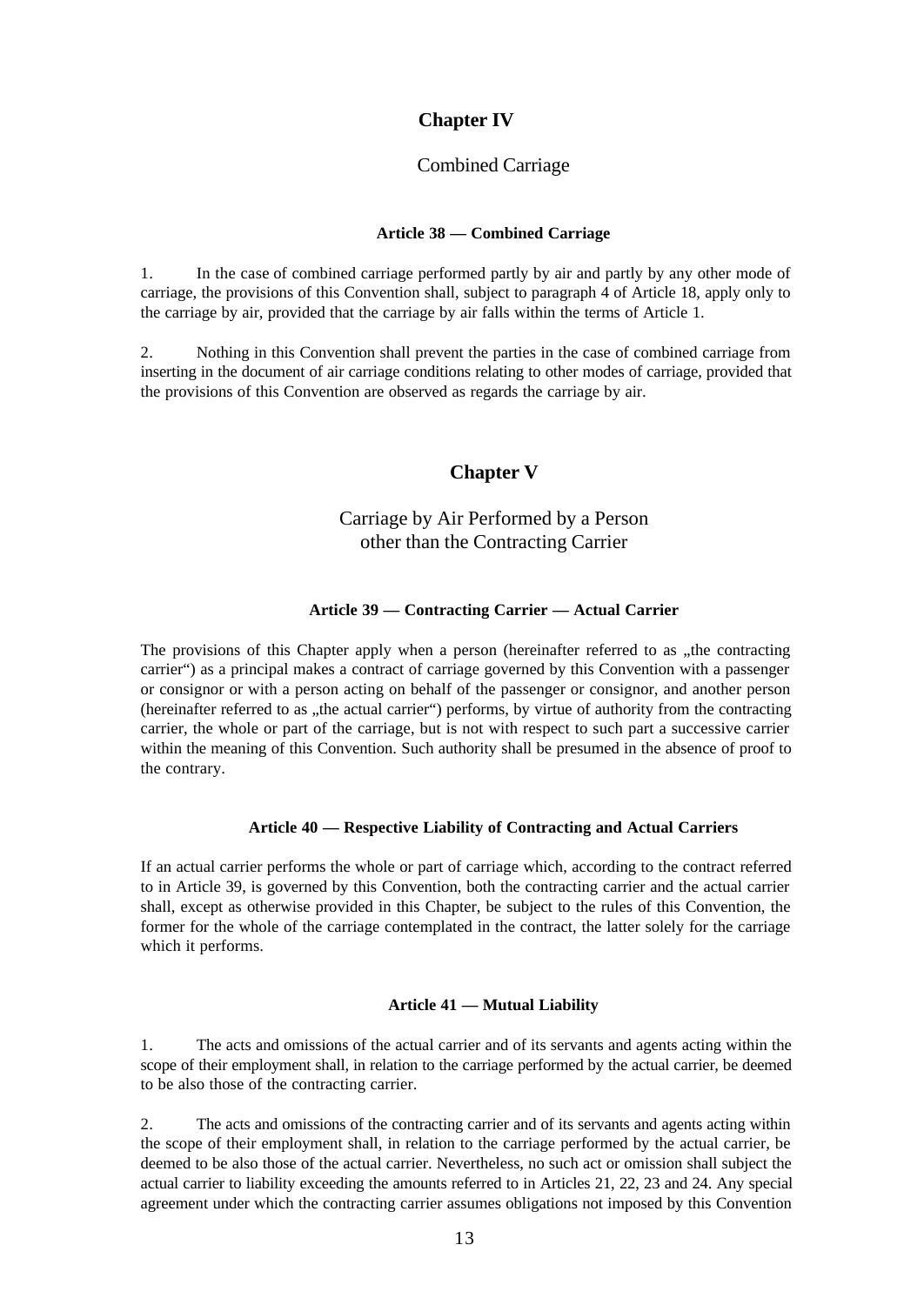or any waiver of rights or defences conferred by this Convention or any special declaration of interest in delivery at destination contemplated in Article 22 shall not affect the actual carrier unless agreed to by it.

#### **Article 42 — Addressee of Complaints and Instructions**

Any complaint to be made or instruction to be given under this Convention to the carrier shall have the same effect whether addressed to the contracting carrier or to the actual carrier. Nevertheless, instructions referred to in Article 12 shall only be effective if addressed to the contracting carrier.

#### **Article 43 — Servants and Agents**

In relation to the carriage performed by the actual carrier, any servant or agent of that carrier or of the contracting carrier shall, if they prove that they acted within the scope of their employment, be entitled to avail themselves of the conditions and limits of liability which are applicable under this Convention to the carrier whose servant or agent they are, unless it is proved that they acted in a manner that prevents the limits of liability from being invoked in accordance with this Convention.

# **Article 44 — Aggregation of Damages**

In relation to the carriage performed by the actual carrier, the aggregate of the amounts recoverable from that carrier and the contracting carrier, and from their servants and agents acting within the scope of their employment, shall not exceed the highest amount which could be awarded against either the contracting carrier or the actual carrier under this Convention, but none of the persons mentioned shall be liable for a sum in excess of the limit applicable to that person.

## **Article 45 — Addressee of Claims**

In relation to the carriage performed by the actual carrier, an action for damages may be brought, at the option of the plaintiff, against that carrier or the contracting carrier, or against both together or separately. If the action is brought against only one of those carriers, that carrier shall have the right to require the other carrier to be joined in the proceedings, the procedure and effects being governed by the law of the court seized of the case.

### **Article 46 — Additional Jurisdiction**

Any action for damages contemplated in Article 45 must be brought, at the option of the plaintiff, in the territory of one of the States Parties, either before a court in which an action may be brought against the contracting carrier, as provided in Article 33, or before the court having jurisdiction at the place where the actual carrier has its domicile or its principal place of business.

#### **Article 47 — Invalidity of Contractual Provisions**

Any contractual provision tending to relieve the contracting carrier or the actual carrier of liability under this Chapter or to fix a lower limit than that which is applicable according to this Chapter shall be null and void, but the nullity of any such provision does not involve the nullity of the whole contract, which shall remain subject to the provisions of this Chapter.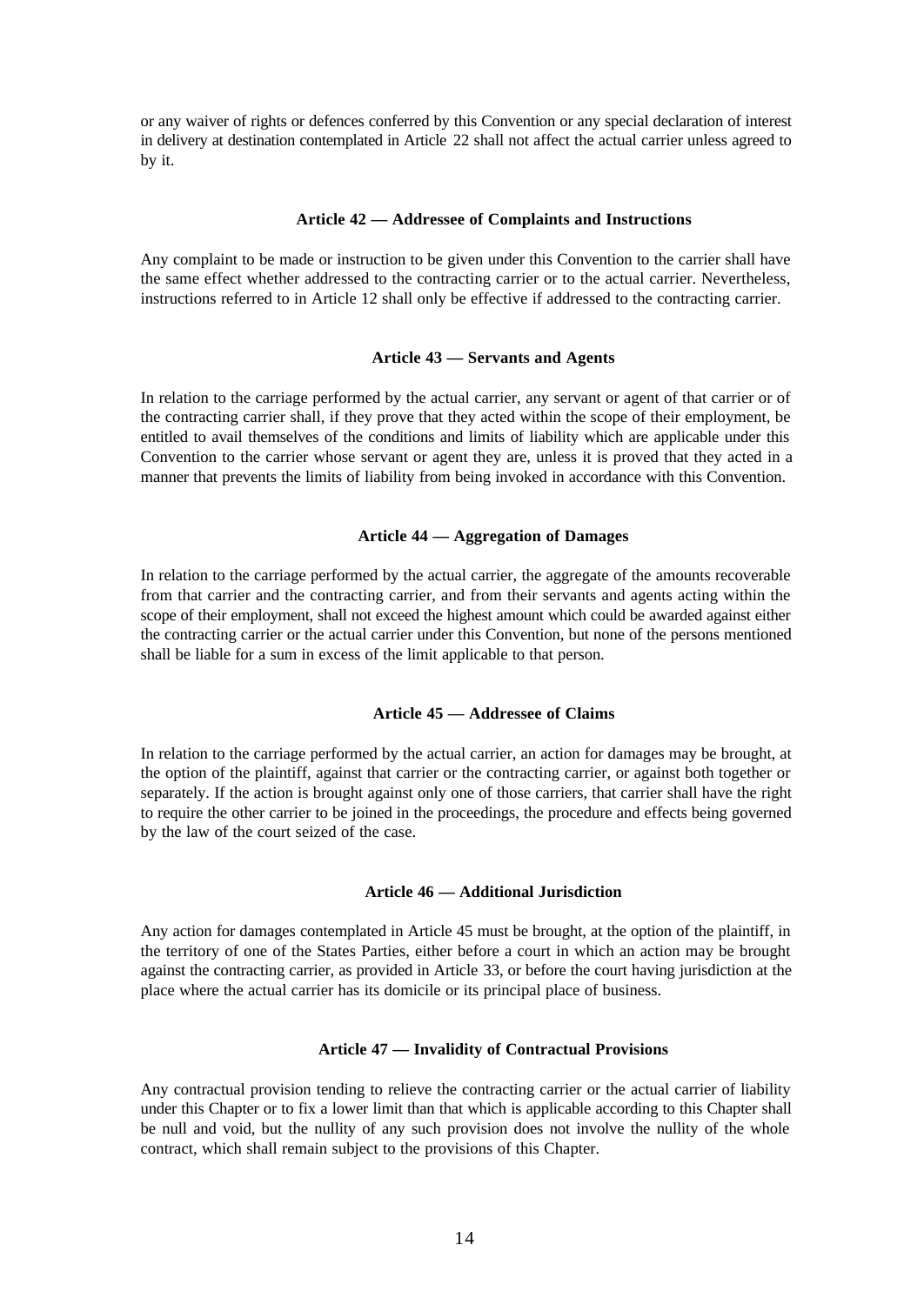#### **Article 48 — Mutual Relations of Contracting and Actual Carriers**

Except as provided in Article 45, nothing in this Chapter shall affect the rights and obligations of the carriers between themselves, including any right of recourse or indemnification.

# **Chapter VI**

# Other Provisions

#### **Article 49 — Mandatory Application**

Any clause contained in the contract of carriage and all special agreements entered into before the damage occurred by which the parties purport to infringe the rules laid down by this Convention, whether by deciding the law to be applied, or by altering the rules as to jurisdiction, shall be null and void.

#### **Article 50 — Insurance**

States Parties shall require their carriers to maintain adequate insurance covering their liability under this Convention. A carrier may be required by the State Party into which it operates to furnish evidence that it maintains adequate insurance covering its liability under this Convention.

# **Article 51 — Carriage Performed in Extraordinary Circumstances**

The provisions of Articles 3 to 5, 7 and 8 relating to the documentation of carriage shall not apply in the case of carriage performed in extraordinary circumstances outside the normal scope of a carrier's business.

## **Article 52 — Definition of Days**

The expression "days" when used in this Convention means calendar days, not working days.

# **Chapter VII**

# Final Clauses

#### **Article 53 — Signature, Ratification and Entry into Force**

1. This Convention shall be open for signature in Montreal on 28 May 1999 by States participating in the International Conference on Air Law held at Montreal from 10 to 28 May 1999. After 28 May 1999, the Convention shall be open to all States for signature at the Headquarters of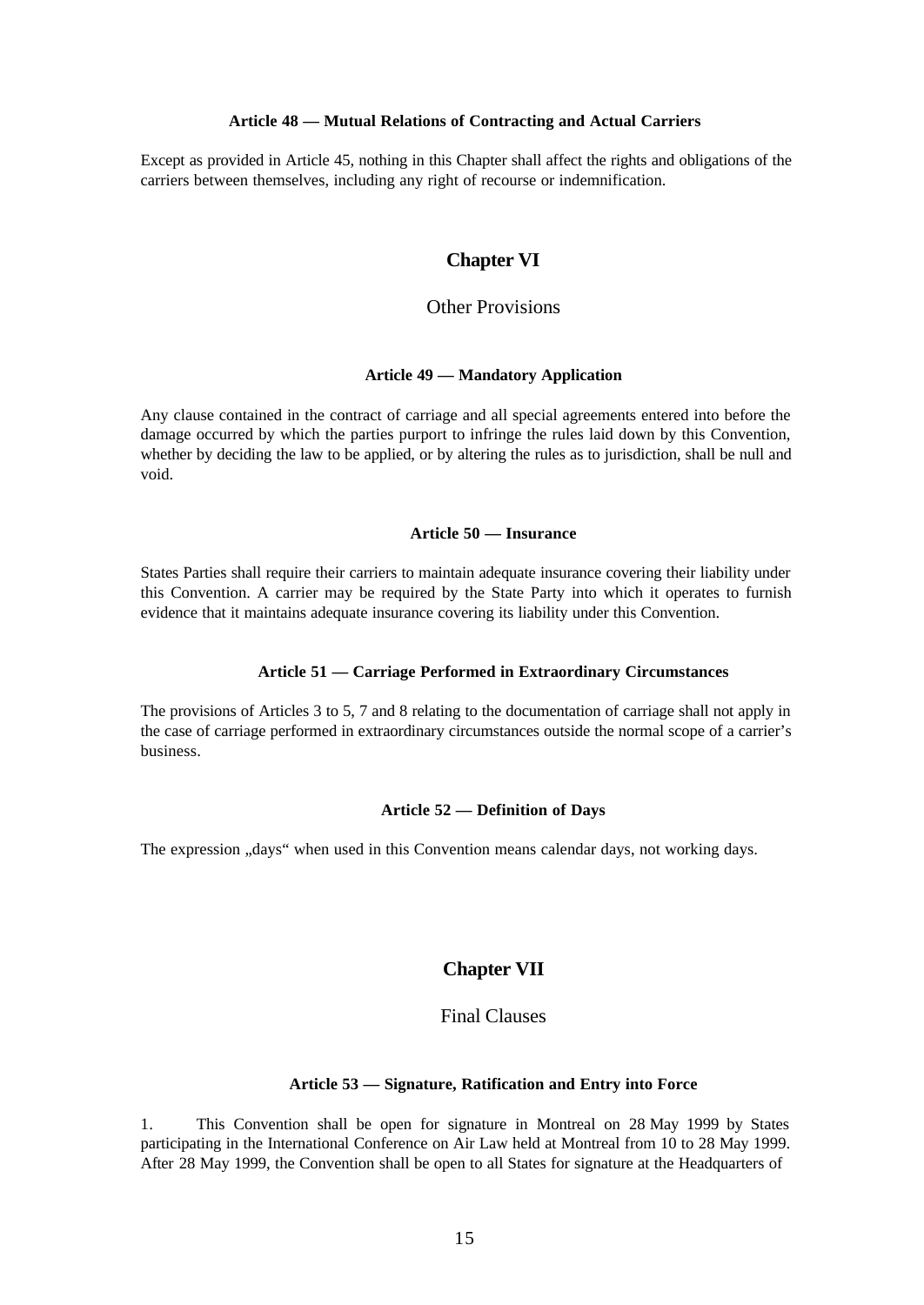the International Civil Aviation Organization in Montreal until it enters into force in accordance with paragraph 6 of this Article.

2. This Convention shall similarly be open for signature by Regional Economic Integration Organisations. For the purpose of this Convention, a "Regional Economic Integration Organisation" means any organisation which is constituted by sovereign States of a given region which has competence in respect of certain matters governed by this Convention and has been duly authorized to sign and to ratify, accept, approve or accede to this Convention. A reference to a "State Party" or "States Parties" in this Convention, otherwise than in paragraph 2 of Article 1, paragraph 1(b) of Article 3, paragraph (b) of Article 5, Articles 23, 33, 46 and paragraph (b) of Article 57, applies equally to a Regional Economic Integration Organisation. For the purpose of Article 24, the references to "a majority of the States Parties" and "one-third of the States Parties" shall not apply to a Regional Economic Integration Organisation.

3. This Convention shall be subject to ratification by States and by Regional Economic Integration Organisations which have signed it.

4. Any State or Regional Economic Integration Organisation which does not sign this Convention may accept, approve or accede to it at any time.

5. Instruments of ratification, acceptance, approval or accession shall be deposited with the International Civil Aviation Organization, which is hereby designated the Depositary.

6. This Convention shall enter into force on the sixtieth day following the date of deposit of the thirtieth instrument of ratification, acceptance, approval or accession with the Depositary between the States which have deposited such instrument. An instrument deposited by a Regional Economic Integration Organisation shall not be counted for the purpose of this paragraph.

7. For other States and for other Regional Economic Integration Organisations, this Convention shall take effect sixty days following the date of deposit of the instrument of ratification, acceptance, approval or accession.

8. The Depositary shall promptly notify all signatories and States Parties of:

- (a) each signature of this Convention and date thereof;
- (b) each deposit of an instrument of ratification, acceptance, approval or accession and date thereof;
- (c) the date of entry into force of this Convention;
- (d) the date of the coming into force of any revision of the limits of liability established under this Convention;
- (e) any denunciation under Article 54.

#### **Article 54 — Denunciation**

1. Any State Party may denounce this Convention by written notification to the Depositary.

2. Denunciation shall take effect one hundred and eighty days following the date on which notification is received by the Depositary.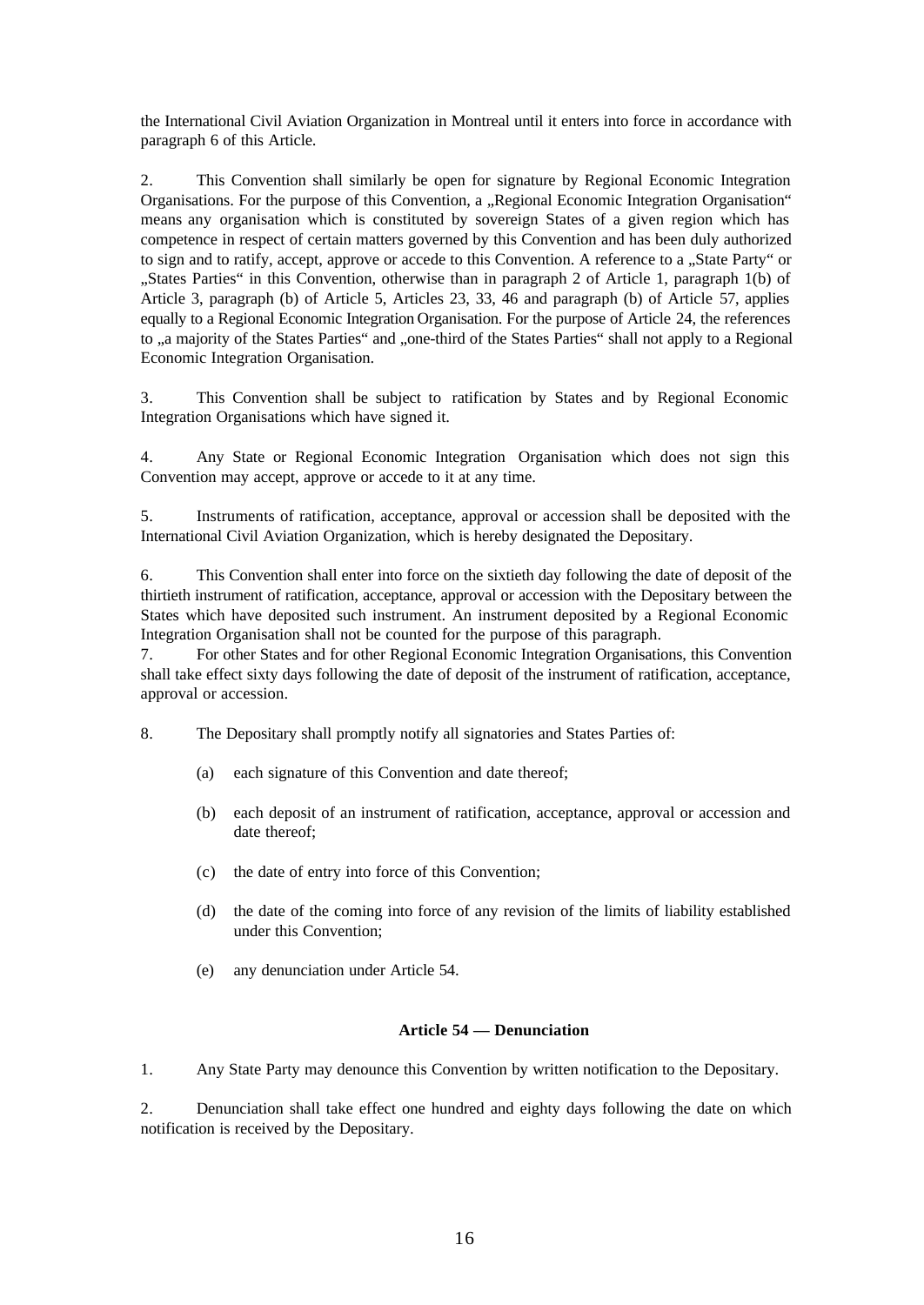#### **Article 55 — Relationship with other Warsaw Convention Instruments**

This Convention shall prevail over any rules which apply to international carriage by air:

- 1. between States Parties to this Convention by virtue of those States commonly being Party to
	- (a) the *Convention for the Unification of Certain Rules Relating to International Carriage by Air* Signed at Warsaw on 12 October 1929 (hereinafter called the Warsaw Convention);
	- (b) the *Protocol to Amend the Convention for the Unification of Certain Rules Relating to International Carriage by Air Signed at Warsaw on 12 October 1929*, Done at The Hague on 28 September 1955 (hereinafter called The Hague Protocol);
	- (c) the *Convention, Supplementary to the Warsaw Convention, for the Unification of Certain Rules Relating to International Carriage by Air Performed by a Person Other than the Contracting Carrier*, signed at Guadalajara on 18 September 1961 (hereinafter called the Guadalajara Convention);
	- (d) the *Protocol to Amend the Convention for the Unification of Certain Rules Relating to International Carriage by Air Signed at Warsaw on 12 October 1929 as Amended by the Protocol Done at The Hague on 28 September 1955* Signed at Guatemala City on 8 March 1971 (hereinafter called the Guatemala City Protocol);
	- (e) Additional Protocol Nos. 1 to 3 and Montreal Protocol No. 4 to amend the Warsaw Convention as amended by The Hague Protocol or the Warsaw Convention as amended by both The Hague Protocol and the Guatemala City Protocol Signed at Montreal on 25 September 1975 (hereinafter called the Montreal Protocols); or

2. within the territory of any single State Party to this Convention by virtue of that State being Party to one or more of the instruments referred to in sub-paragraphs (a) to (e) above.

# **Article 56 — States with more than one System of Law**

1. If a State has two or more territorial units in which different systems of law are applicable in relation to matters dealt with in this Convention, it may at the time of signature, ratification, acceptance, approval or accession declare that this Convention shall extend to all its territorial units or only to one or more of them and may modify this declaration by submitting another declaration at any time.

2. Any such declaration shall be notified to the Depositary and shall state expressly the territorial units to which the Convention applies.

- 3. In relation to a State Party which has made such a declaration:
	- (a) references in Article 23 to  $\alpha$ , national currency  $\alpha$  shall be construed as referring to the currency of the relevant territorial unit of that State; and
	- (b) the reference in Article 28 to  $\alpha$ , national law" shall be construed as referring to the law of the relevant territorial unit of that State.